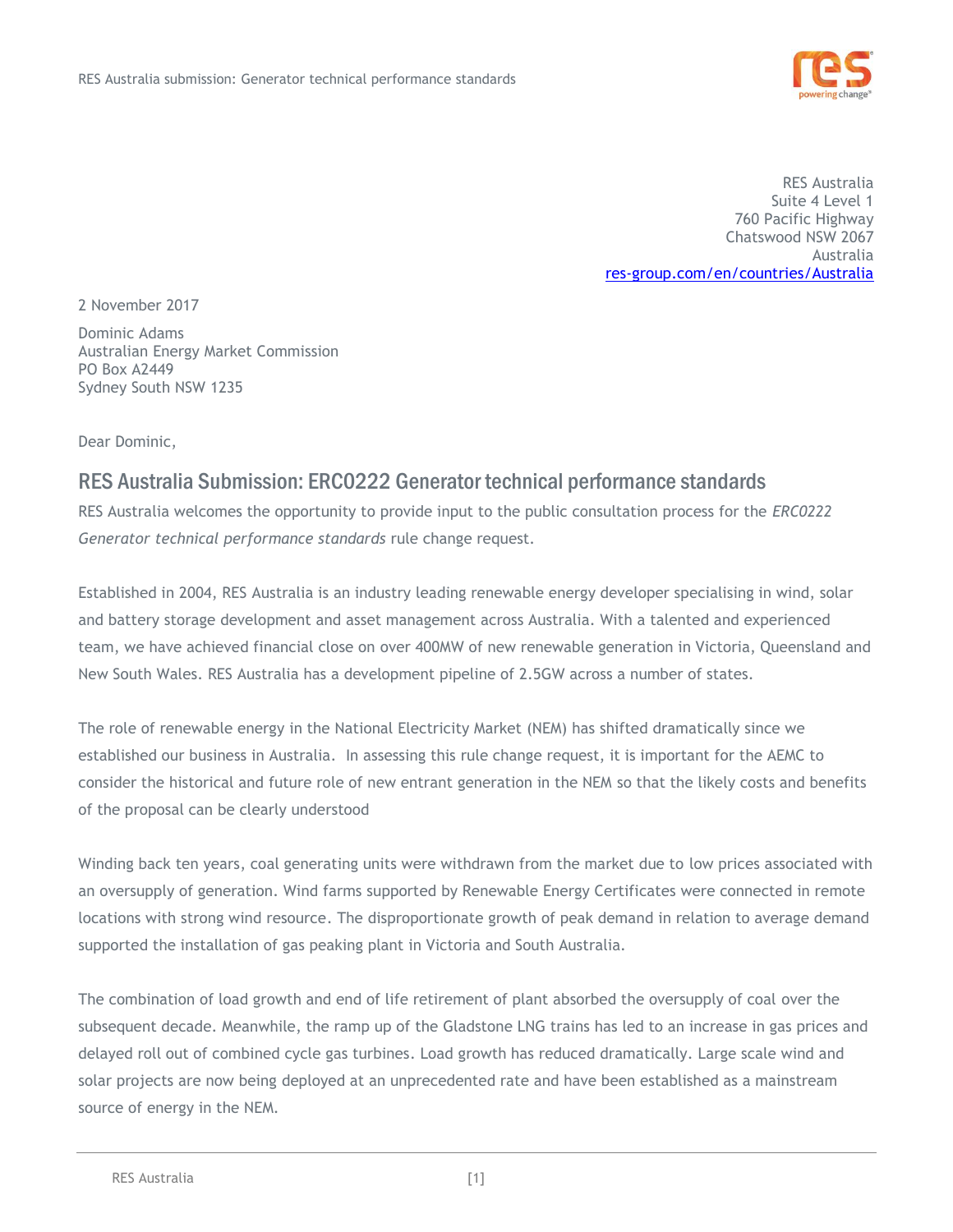

In the medium term, new entrant renewable energy projects will play a key role in both supplying wholesale electricity and setting the prices in the NEM. The effectiveness of the NER framework for the connection of new generation in the NEM is critical to providing a clean, reliable and efficient electricity supply to the consumers of eastern Australia.

When setting the technical performance standards for new entrant generation, the AEMC should consider if the ensuing investments are efficient. For example, it may be more efficient to install equipment at alternative locations on the network rather than at generator connection points. We propose that the arrangements should ensure that inefficient costs are not imposed on new entrant generators because these costs will contribute to an increased long run marginal cost. The cost of installing inefficient equipment on new generation projects would drive an unnecessary and disproportional wealth transfer from users of electricity in the NEM to operators of legacy generation plant. These are not simple technical matters, and increased performance generally comes at a cost. The AEMC must weigh these costs up against the claimed system security outcomes and indeed seek to validate these claims.

RES' experience is that the timing of new entrant generation is significantly influenced by the network connection process. The length of the connection process differs by up to 6 months between Network Service Providers (NSPs). The primary driver of these differences is the extent to which the NSPs engage proactively to negotiate and resolve technical matters in parallel with the preparation of commercial offers. The ability of the NSPs to effectively manage AEMO's role in the project is also a key influence. We consider that there is a substantial long term benefit to be gained by ensuring that the process for negotiating technical performance standards does not unnecessarily delay the connection of new generation and negatively impact the price and reliability of electricity supply in the NEM.

We have provided responses to the questions posed in the AEMC's consultation paper over the following pages.

Yours Sincerely,

**Martin Hemphill** Grid Commercial and Strategy Manager RES Australia

D +61 2 8440 7400 | M +61 421 481 267

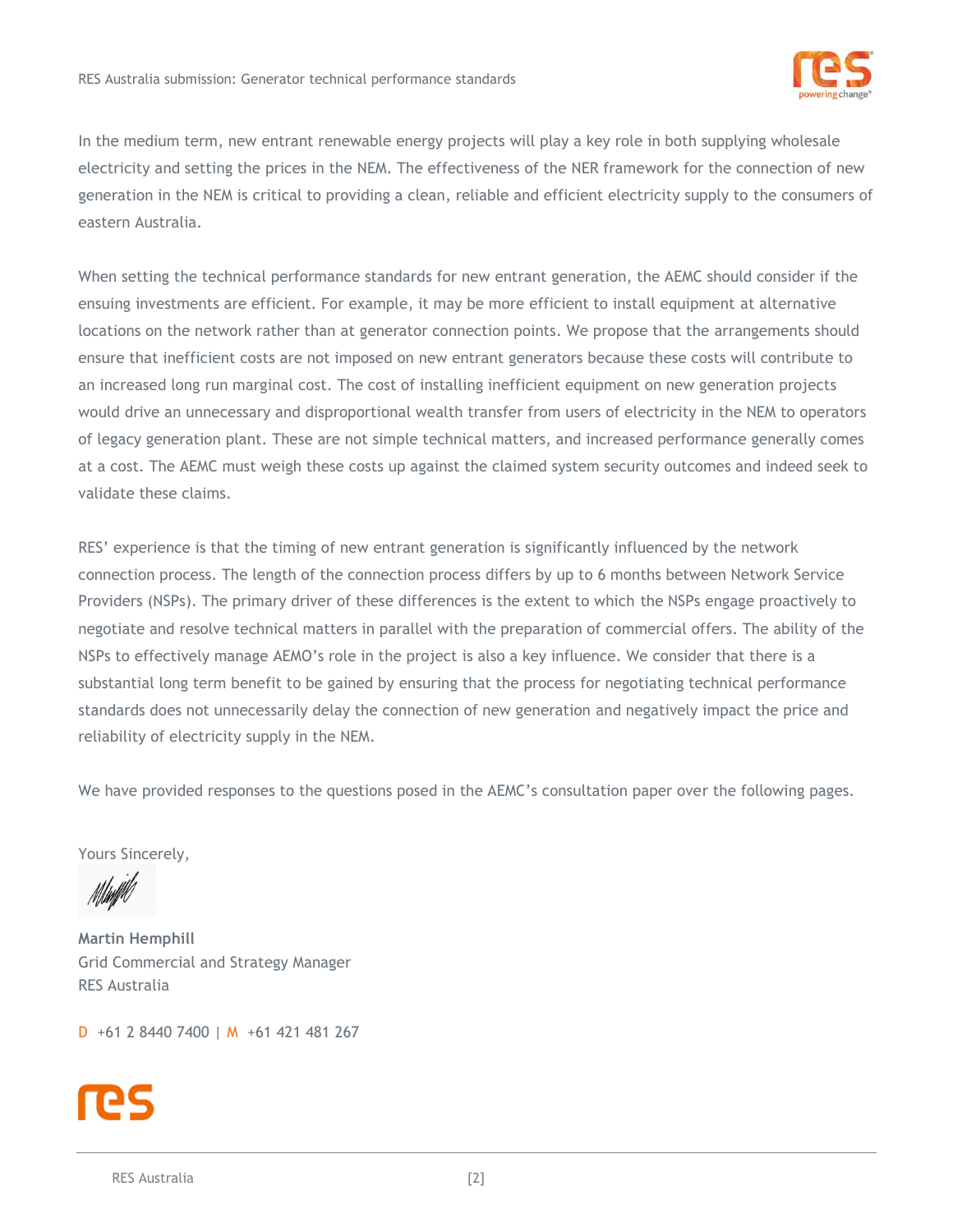

### **Question 1: Assessment framework**

At a high level, we agree with the AEMC's proposed assessment approach and confirm that it is appropriate to consider:

- Maintaining system security at lowest cost to consumers
- Appropriate allocation of costs and risks
- Regulatory certainty and flexibility
- Technology neutrality

The assessment approach should consider the difference between performance that would hinder the future development of the system and services that can be procured from a range of technology options when required. The former is best managed by technical standards, while the latter is best managed by economic measures. For example, system response to contingency events needs to be maintained irrespective of future conditions but a need for reactive power that emerges over time could be met by either generation, network augmentation under a regulatory investment test or consumer incentives to maintain good power factor. Additionally, care needs to be taken in the development of performance standards that are technology neutral.

### **Question 2: Role of access standards**

It is agreed that some of the existing technical performance standards require changes to reflect the capability of new technologies which are becoming more prevalent or to simplify issues that have arisen with the connection of recent solar and wind generators. Modifications to generator access standards occasionally represent the lowest cost solution to maintaining system security. In many cases, the desired system level outcomes can be achieved at a lower cost with ancillary services. The AEMC should consider each proposed change to the access standards in this light.

Currently ancillary services markets are highly topical and there are considerations of establishing new ancillary services markets. It is worth noting that the procured volumes of existing ancillary services represent only a small fraction of the underlying energy market due to the design of the energy market and this will not change.

Mandating generator capability for current and potential ancillary services markets is not consistent with technology neutrality. To illustrate, a candidate technology which is perfectly capable of operating in one market may be prevented to participate in that market due to the technical barriers of another market in which there is no intention to participate. Further, the imposition of capabilities outside the target market is likely to hinder an orderly market transition to new efficient generators.

The lack of participation of new technologies in ancillary services markets may be better attributed to lower commercial interest in these markets and the absence of longer term pricing signals rather than any particular technical issue. For example, financing of projects in the energy markets rely upon market projections based on well understood principles and methodologies. In contrast there are no such projections available for the ancillary services market and historical trends suggest low returns. Rather than oblige new generators to pass technical hurdles of incidental markets to participate in the energy market, perhaps a more effective and efficient approach to providing ancillary market depth is to provider longer tenor pricing signals.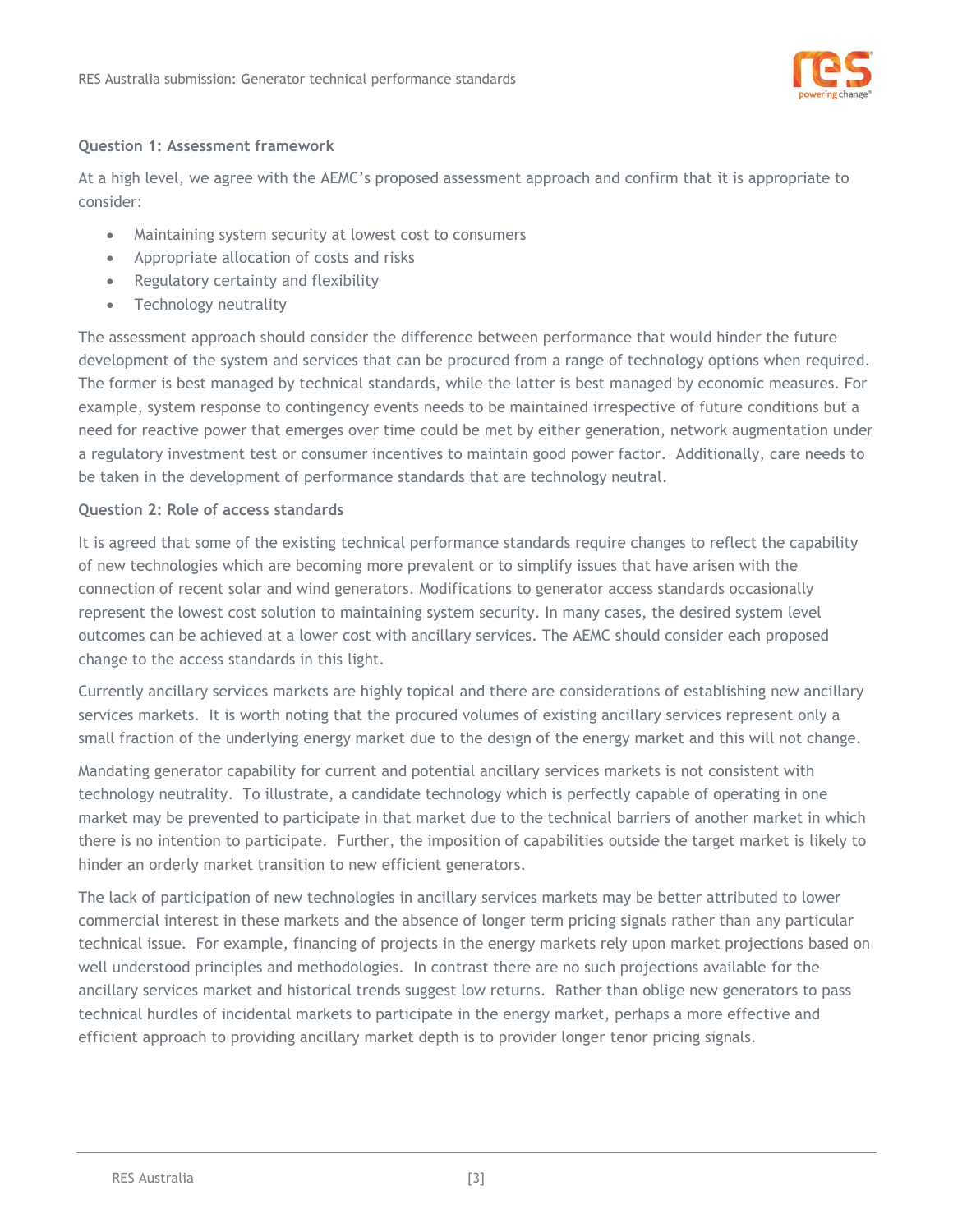

#### **Question 3: Proposed changes to generator access standards**

AEMO have proposed many changes to the performance standards contained in schedule 5.2 of the NER. We have limited our feedback to the proposed changes that will have a material impact on both new entrant cost and system security. Our feedback is limited to the changes S5.1a.4 and S5.2.5.1.

#### *S5.1a.4 – High voltage withstand capability*

AEMO proposes to amend the S5.1a.4 system standard, as a means of increasing the high voltage withstand requirements on new generation under S5.2.5.4.

AEMO proposes a number of potential benefits around enabling of special protection schemes seemingly in the context of the South Australia system; however, does not address in detail the potential impact on cost of new entrant generation or indeed the impact on existing plant that could be exposed to a higher operating range. As such it is considered that AEMO has not built a thorough case for change. This suggests that detailed analysis will be required by the AEMC to determine whether this proposed change is indeed beneficial. AEMO's proposal has not adequately assessed the associated impacts on price and reliability.

The following views are offered at a high level, and the opportunity to engage in detail with the AEMC team in the course of more detailed consideration of these matters would be welcomed.

#### *1. Facilitation of special protection schemes*

We believe AEMO has incorrectly categorised high voltage withstand capability as a system security matter, when in fact this should be considered as a limitation to power transfers. At a high level, Temporary Over Voltages (TOVs) after a system even are driven by an excess of reactive power after a sudden reduction in reactive load or losses as a result of interruption of large power transfers. The TOVs in the Tasmanian system that result from blocking of Basslink prior to disconnection of the Tasmanian end capacitors and filters is an excellent example of this. These TOVs can be reduced by either reducing the power transfer over the contingent transmission path and/or reducing the reliance on static reactive plant to provide reactive power.

If a special protection scheme would be proposed to increase day to day transfer limits under "secure operating state", it is agreed that S5.1a.4 would need to be amended to facilitate operation with post contingent voltages beyond the current standard.

If special protection scheme is proposed as an emergency scheme to maximise the potential of forming viable subsystems after a non-credible contingency or multiple contingency, we propose that the existing Rules do not represent a barrier to such a scheme.

For both scenarios above, it is suggested that an assessment of acceptability of voltages above the existing system standard would be dominated by the potential impact on existing load and generation plant that has not necessarily been designed to operate or survive without damage at these levels.

#### *2. Cost impact on new entrant plant*

AEMO relies on the argument that there are generation technologies available that are able to meet the proposed S5.2.5.4 access standard. This argument is simplistic and relies on comparison of the connection point voltage with the high voltage withstand capability of inverters for voltages at their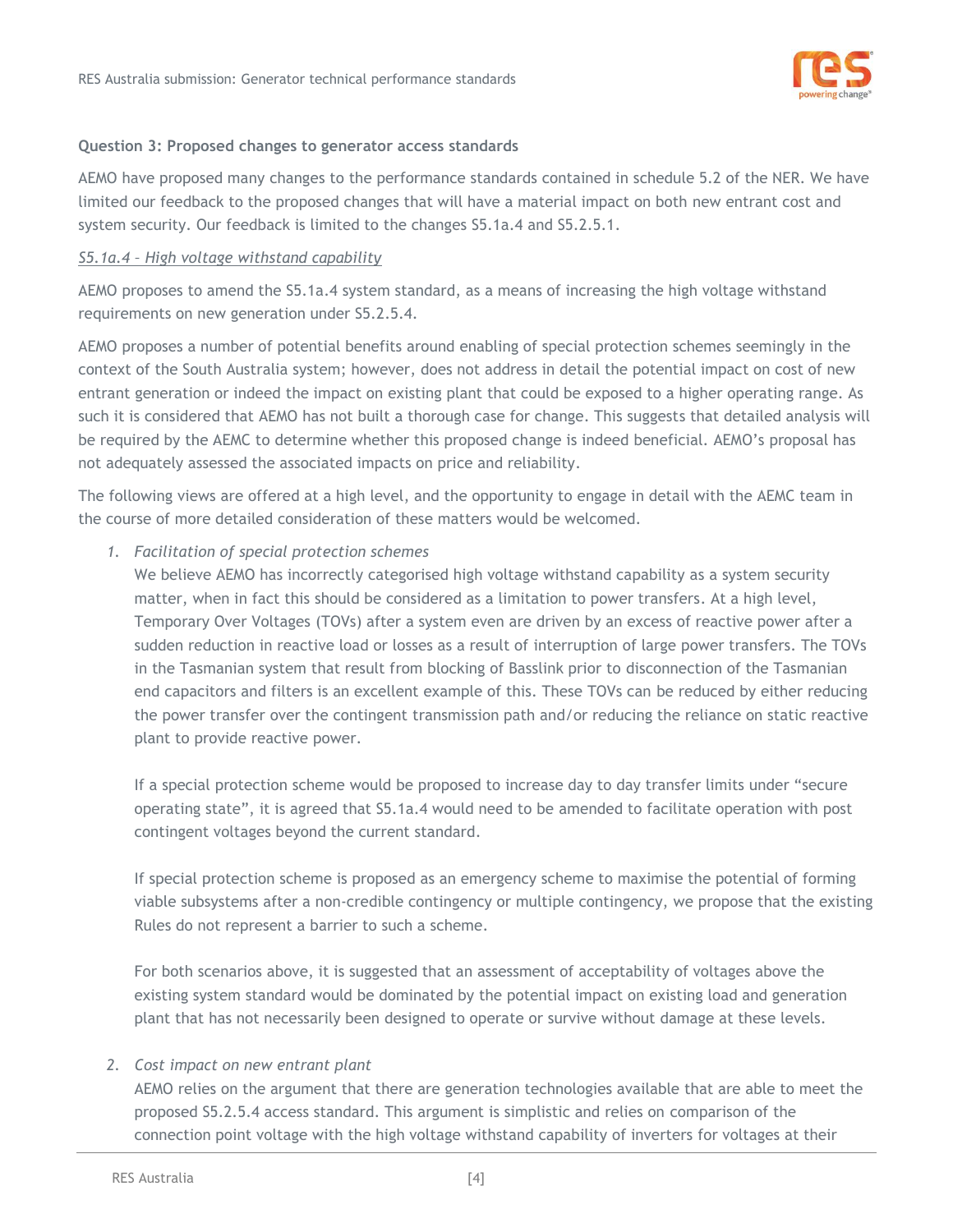

terminals because there are typically one or two sets of transformation between the point of connection and the inverter terminals.

It is proposed that the AEMC seek to quantify the potential for the proposed change to exclude technologies, and by extension the potential to increase the cost of new entrant generation and the price of electricity supply for consumers.

We also note that solar farms are typically designed to run with inverter terminal voltages around 7% higher than the connection point. This approach minimises the derating (and consequent increased quantity) of inverters necessary to manage a 0.9pu voltage disturbance at the point of connection, as required to achieve compliance with S5.2.5.4. Therefore raising the system standard to require high voltage withstand of 1.4pu at the point of connection will require lowering of voltage at the inverter terminals in preparation for such a contingency and consequently a greater quantity of inverters will be required. As inverters comprise approximately 10% of the capital cost of a transmission connected solar farm, it can be anticipated that lifting of the current maximum voltage under S5.1a.4 from 1.3pu to 1.4pu would represent approximately 0.7% increase in cost.

### *3. Locational considerations*

AEMO refers to opportunities to implement special protection schemes in South Australia, while in Tasmania; similar protection schemes already exist to manage the loss of Basslink. Opportunities for such schemes to increase transfer limits will generally exist where relatively small regions (such as Tasmania or South Australia) connect to the main system via single assets over long distances. The control scheme becomes attractive as it has a lower cost than duplication of the single asset as a result of the distance.

The Basslink schemes have been achieved under the current system standard, and it would appear that there are limited opportunities for similar schemes in the remainder of the NEM. As such the specific benefits of possibly improving the potential for a single special protection scheme in South Australia should be weighed against the certain increased costs across the NEM.

If the sole beneficiary of this scheme is indeed a potential South Australian special protection scheme, it would appear that the increase in generator high voltage ride through capability has already been implemented by means of ESCOSA licence conditions, and as such there is no additional benefit of amending the NER for this purpose.

# S5.2.5.1 – Reactive power capability

In providing commentary to the proposed s5.2.5.1 changes RES makes the following observations in regard to efficient sourcing of reactive power:

- The cost of providing reactive power capability from inverter connected generator technologies is minimal at low levels and expensive at high levels (an indicative calculation is outlined in Appendix 1)
- Reactive power largely has to be generated in close proximity to where it is needed

With this in mind, the following considerations are offered with regard to efficient sourcing of reactive power: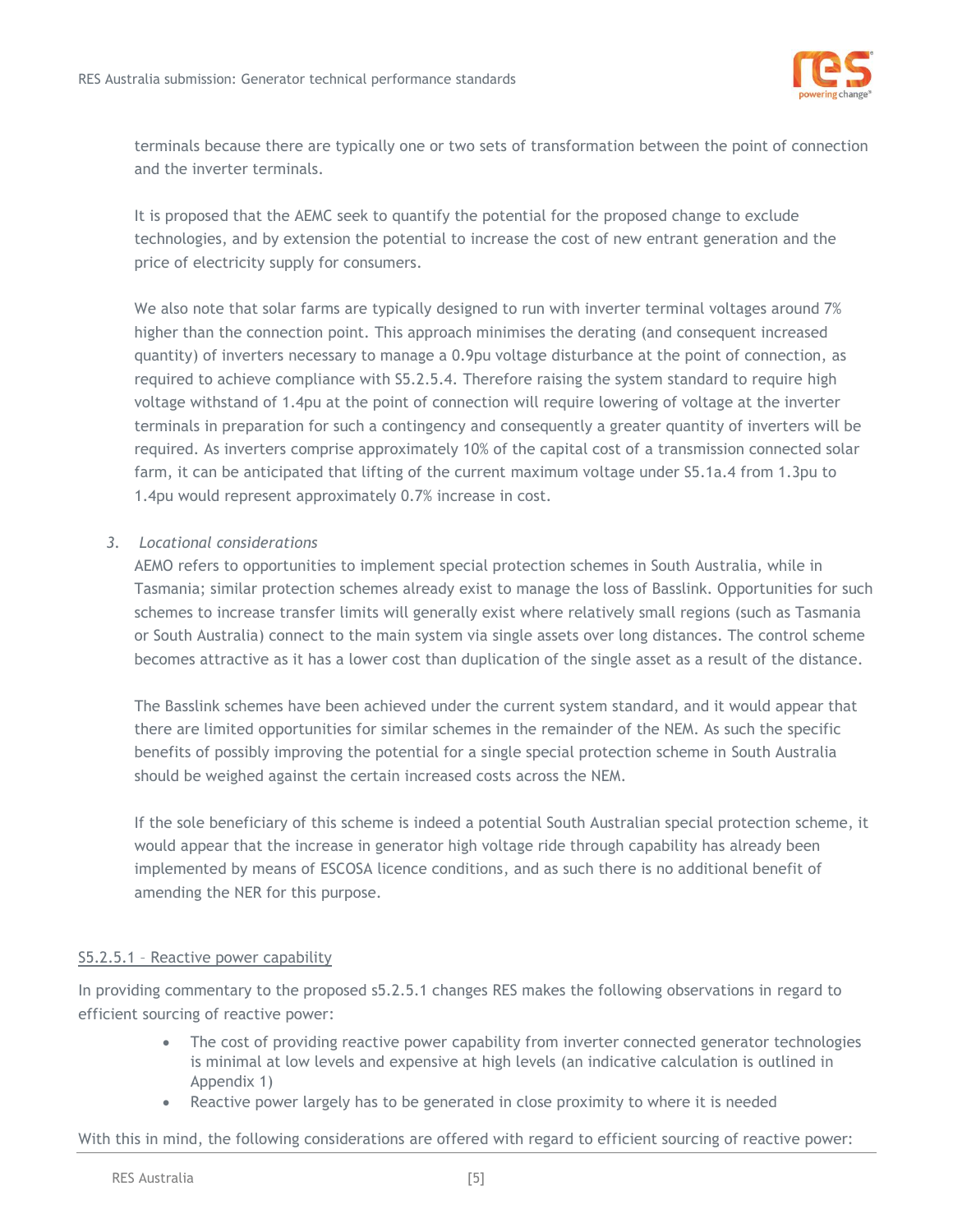

- Demand for reactive power is driven by numerous key factors including: inductive losses resulting from transport of power over the transmission network; consumption of reactive power by customers; and removal of plant supplying reactive power. Excessive supply of reactive power is driven by capacitive gain of lightly loaded transmission lines; reduction of consumer load; and siting of generation next to load centres. This suggests that there may be efficiency gains by exposing connecting generators to locational signals associated with the reactive power losses resulting from transport of their production to consumers. RES believes that the current S5.2.5.12 provisions of the NER that manage impact of new connections on transfer limits can already be applied to require installation of additional reactive capability in the event that transfer limits were to be reduced as a result of reactive power impacts of the connecting generator.
- The locational nature of reactive power demand suggests that responsibility for efficiently meeting these requirements should be placed with party that is best able to address the requirements, namely the party that has the flexibility in determining the timing and location of reactive power equipment. Requirements for new reactive plant above and beyond that outlined in the paragraph above can arise from increasing customer demand or retirement of existing generation plant.
- New entrant generators have limited flexibility with regard to the location and timing of their project. NSPs on the other hand, have a high degree of flexibility around timing and location of addition reactive plant. This suggests NSPs are better positioned to manage the reactive power supply, above and beyond that supplied by new entrant generators.
- It is also noted that networks are subject to economic regulation, specifically designed to drive efficient deployment of equipment. It is proposed that such regulation will drive substantially more efficient outcomes than a technical standards approach which has no explicit efficiency or cost minimisation objective.
- Following from the previous point, where the cost of providing a reasonable amount of reactive power from an inverter connected generator can be achieved at a low cost relative to a dedicated reactive plant such as capacitors (See Table 1, Appendix 1) then the generator may offer that to an NSP process. This suggests that in the majority of circumstances, this will represent an efficient outcome. On the other hand, once the cost of providing reactive plant by the inverter connected generator becomes substantial relative to a dedicated reactive plant, then the NSP procurement will naturally source the most efficient outcome.

It is considered that the revised **minimum** access standard for S5.2.5.1 as proposed by AEMO will not drive efficient outcomes. This is due to the linkage with S5.2.5.13, which appears to have the effect of giving AEMO the discretionary power to effectively apply the automatic S5.2.5.1 access standard to generators connecting to the stronger parts of the grid. This provision has no regard to the relative cost of providing these services from the generator, or indeed any need for, or benefit in providing these services.

As an alternative, it is proposed that a simple mechanism be applied to capture the possible benefits of providing a reasonable amount of controllable reactive power from new generators at modest cost. We propose that the minimum access standard is modified to require an amount of reactive power capability that can be provided for a small marginal cost. We recommend that a body of work is undertaken to quantify this amount for a broad range of technologies.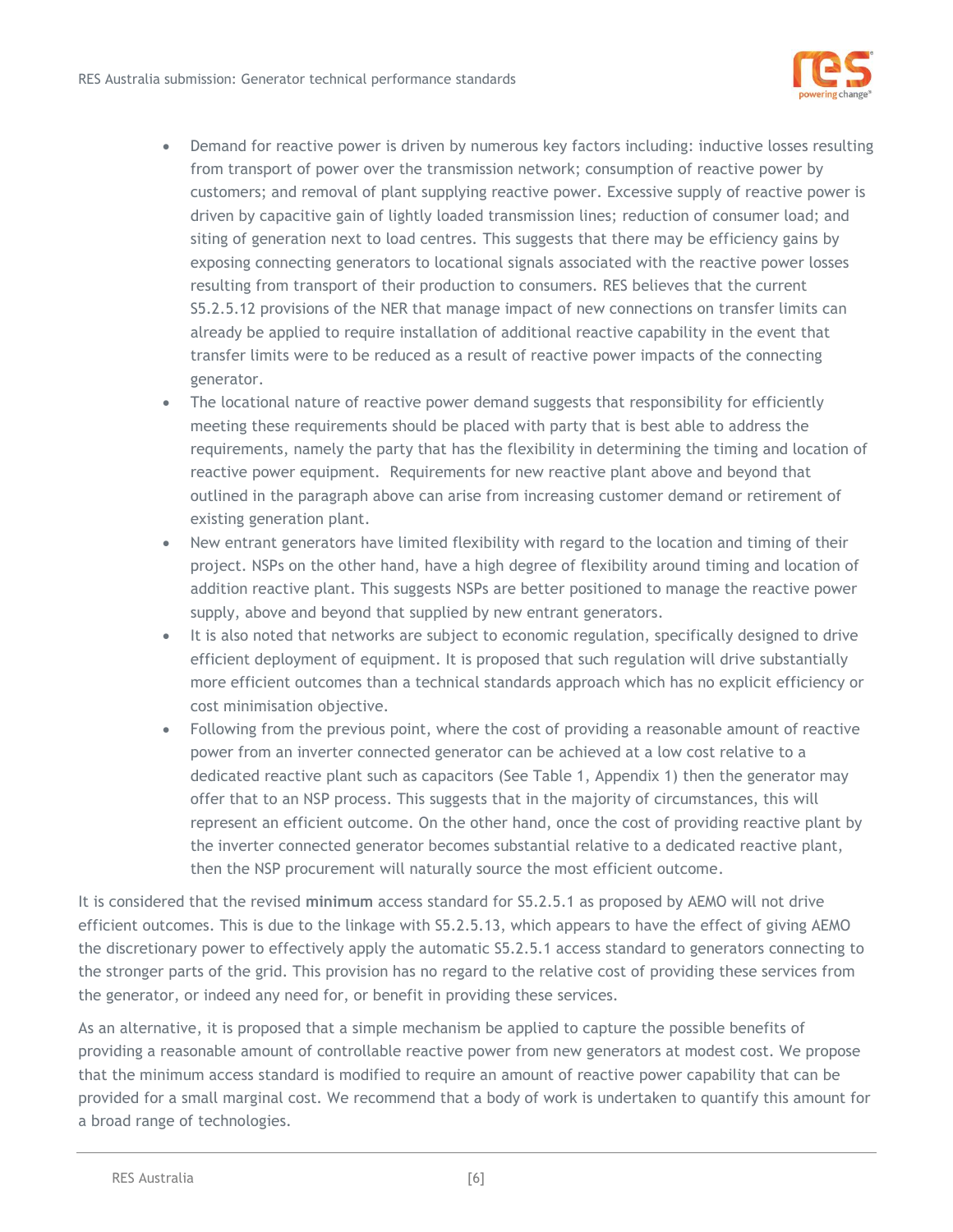

#### **Question 4: System strength access standard**

The measure of Short Circuit Ratio (SCR), as the ratio of three phase fault level relative to rated active power of the generator is a highly simplistic indicator of the likely robustness of the generator controls to lower fault levels. In our experience, AEMO's proposed minimum access standard of an SCR of 3 should pose little challenge to the vast majority of utility scale wind and solar generation technology currently on the market.

The development of wind and solar generation in the NEM is reliant on the presence of existing transmission and distribution assets that stretch from the system backbone to favourable areas for renewable generation development, specifically low value and low population density land with reliable solar and wind resources.

In order to make the best use of high grade resources and existing electrical infrastructure, it is considered critical that the controls of renewable generators be sufficiently robust so that they do not in themselves pose a limit to further development of these resources. Substantial reduction in fault levels over a wide area as a result of retirement of legacy fossil fuel plant could require mitigation by means of network augmentation, such as the installation of synchronous condensors or equivalent power electronic plant. There is an opportunity to minimise the potential cost of this augmentation by ensuring that renewable generators are as resilient at possible to low fault level conditions which may develop, to the extent that this does not impact materially on the price of electricity supply of technology neutrality.

It is proposed that further work be performed with a view to increasing the resilience of new renewable generation to reduction in fault levels. In the first instance, this would focus on ensuring that the settings of existing technologies in the market are tuned to maximise performance under the range of phenomenon that arise under low fault level conditions.

It is envisaged that this work would entail developing practical standards for control system performance that focus explicitly on the aspects that stress control systems under weak grid conditions. It is suggested that a good starting point would be testing the ability of the generating plant to effectively manage active and reactive power in response to changes in connection point apparent impedance. Particular focus should be placed on the performance of the phase locked loops that provide the ΔQ reference angle for inverter controls, and the resilience of these controls to simultaneous changes in both voltage angle and magnitude.

#### **Question 5: Active power control**

We do not agree with AEMO's analysis of the issue relating to active power control. The primary reason that asynchronous generation has not registered for the FCAS markets is that FCAS price signals have not incentivised them to do so. As such, recent FCAS prices have not provided asynchronous generators with any incentive to hold back active power to provide raise services. This is an outcome of market design because there has historically not had a shortage in supply of FCAS in the NEM. It is not necessary to require all new generators to have the capability to participate in FCAS markets when the demand for FCAS services is only a relatively small portion of the installed capacity.

Even if asynchronous generators have the capability to participate in the market, participation would not occur until the price signal incentivised them to do so. Therefore mandating the capability would have a negligible impact on FCAS prices although it would result in inefficient investment costs. In addition to increased capital costs, the changes to access standards could unnecessarily extend the connection negotiation period and the energisation schedule.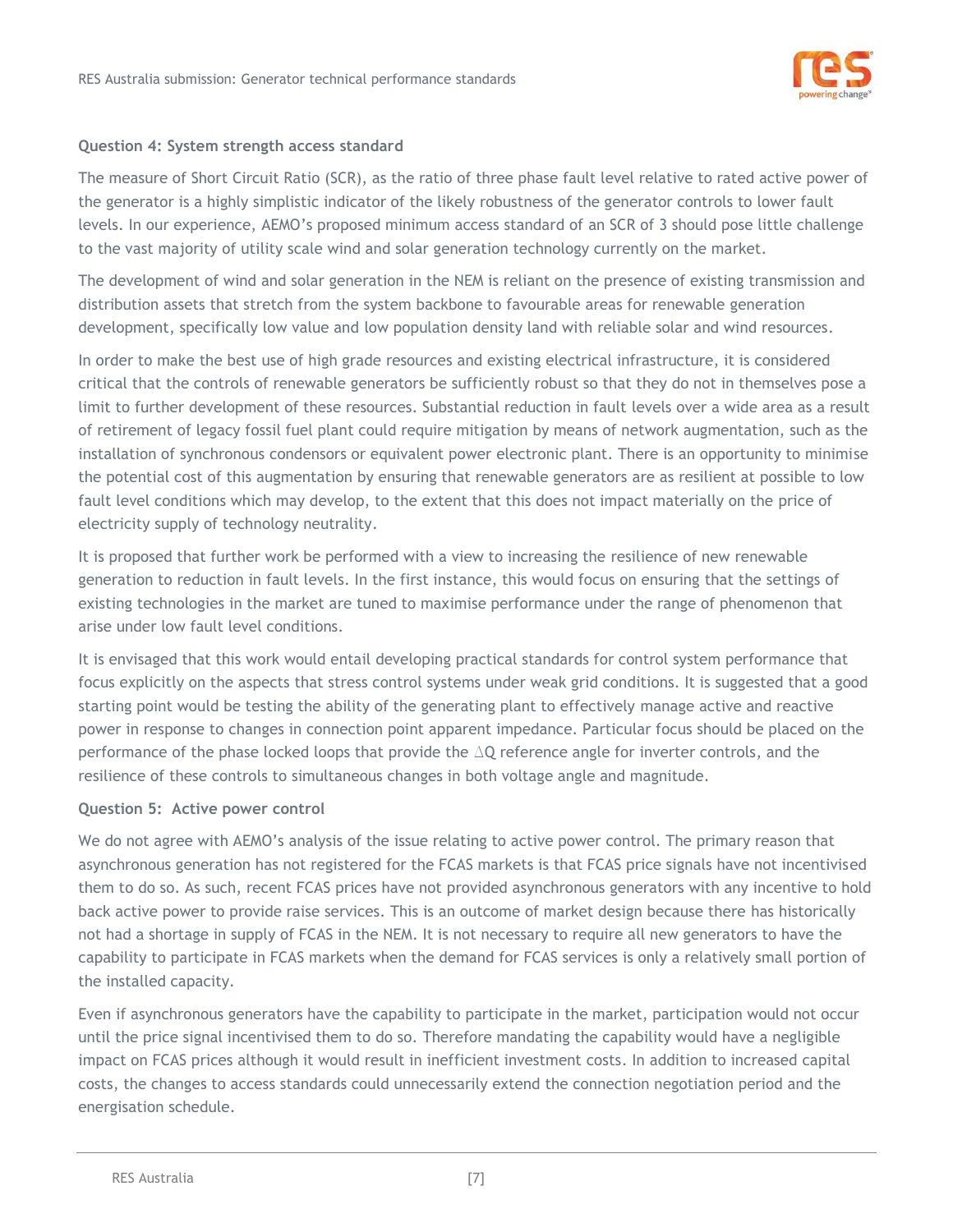

AEMO acknowledges that both the current FCAS and future Fast Frequency Response (FFR) technical requirements are under review or still being defined. Therefore there is a clear risk that the active control capabilities AEMO have proposed are insufficient or in excess of the capabilities required to deliver the final version of the FCAS and FFR services and the argument that mandating capability now will lower the cost of procurement of this service in the future is difficult to substantiate and is likely to result in inefficient investment.

AEMO's proposed automatic access standard of not increasing or decreasing power transfer when system frequency rises or falls and "offering market ancillary services to the spot market for each of the market ancillary services" do not recognise the variable nature of renewable resources and cannot be achieved without additional equipment, such as energy storage. This is not a technology neutral approach and will require a negotiation. In other words, present a barrier to entry. In European markets, similar requirements are interpreted such that renewable generators are permitted to respond to changing resource but not changing frequency over a limited range.

# **Question 7: Definition of continuous uninterrupted operation**

AEMO's proposed change to the definition of continuous uninterrupted operation does not allow for the cooptimisation of active and reactive power output for transient stability, and may pose unnecessary rigidity around control system performance immediately after a disturbance. To address this issue, we propose that the CUO definition is modified to allow reduction of real power to facilitate an increase in reactive power capability for up to 300ms after a disturbance. The final rule must acknowledge the reality that all generators have finite current capabilities. Increasing these capabilities will have a cost and associated impact on the price to supply electricity.

# **Question 8: Negotiated access standard requirements**

Please refer to our responses under question 3.

# **Question 10: Jurisdictional issues and harmonisation**

We disagree with AEMO's assertion that the existence of state based performance requirements indicates that the NER requires updating to harmonise the requirements nationally. South Australia is a unique part of the NEM with very limited interconnection and limited synchronous generation. We highlight the risk that harmonising the technical performance standards across the NEM will increase costs in other states where the more onerous level of performance is not required.

The South Australian licence conditions have added cost and complexity to new entrant generation projects. If requirements that apply to a specific jurisdiction are included in an automatic access standard, time and cost will be added to entrant generation across the NEM because proponents will have to choose between accepting the automatic access standard at an increased cost or negotiating an alternative access standard and accepting the associated delay in negotiating timeframe.

It is also noted that jurisdictional bodies are guided by policy objectives that may be inconsistent with the NEO, and do not necessarily have the robust governance arrangements commensurate with that of the AEMC. To the extent that jurisdictions choose to superimpose their own settings in the NEM, it is inevitable that different arrangements will arise in such jurisdictions.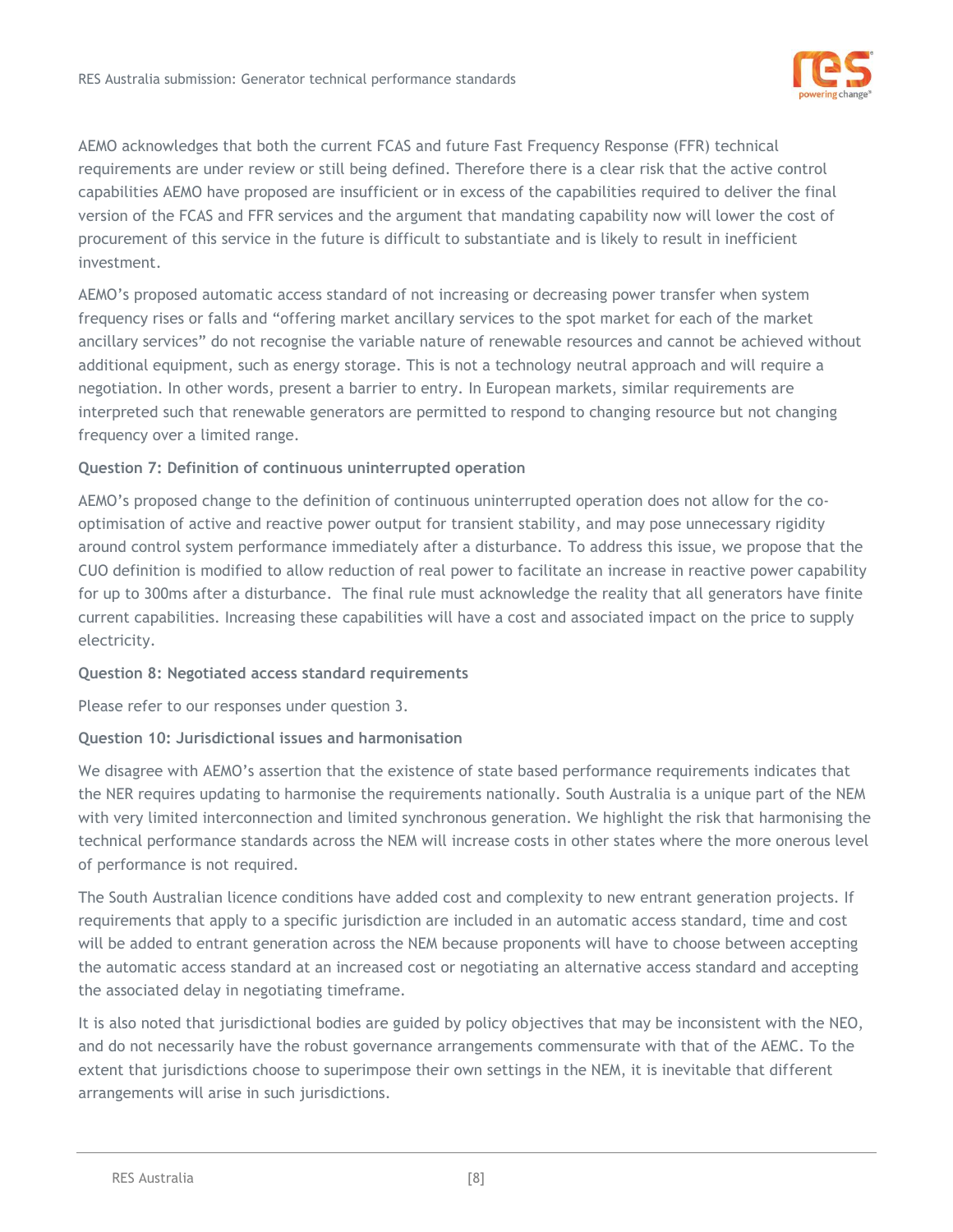

As such, any proposal to explicitly harmonise jurisdictional arrangements put in place by bodies other than the AEMC risks compromising focus on progressing the NEO. In the interest of investor certainty, costs to consumers and efficient operation of the NEM, it is our strong view that the AEMC should form its own view in accordance with the NEL.

# **Question 11: Issues with current negotiating framework**

The negotiation of access standards has been a highly complicated and problematic aspect of market design due to the prevalence of weak grid conditions in conjunction with advanced economy reliability expectations. The limited argument put forward by AEMO does not do justice to this matter, and as such we propose that no case has been made has to how the proposed change progresses the NEO.

We disagree with AEMO's assertion that proponents typically aim for the minimum level of performance, regardless of the needs of the power system. RES generally aims to meet automatic access standards where equipment capabilities are sufficient. Where automatic access standards cannot be met due a lack of equipment capability or prohibitive costs, we work with NSPs and AEMO to understand the needs of the network and deliver performance to maintain system security. We strongly believe that this is a responsible approach and support a continuation of this process rather than imposing requirements on the basis of standardisation.

Under the existing arrangements, AEMO carries considerable sway over the negotiation of access standards with influence on the offer to connect, registration and commissioning phases. We believe that proponents genuinely try to set performance standards at levels that do not affect power system security; however, there is often disagreement between proponents and AEMO as to whether system security is actually impacted. In addition, NSPs and AEMO often disagree with each other on whether a level of performance is required. Our experience is such that AEMO's influence, whether unintended or not, has extended beyond those classified as AEMO advisory matters.

The total cost of the process to negotiate access standards differs between NSPs due to differences in process and personnel experience. We note the following:

- Each project typically incurs \$100k \$300k on technical experts to assist with the negotiation process, drafting of access standards, compilation of models and production of connection study reports.
- These costs vary depending on the requirements of the NSPs, efficiency of the NSP process, requirements to compile EMT/PSCAD models and selection of equipment.
- Even if the proponent elects to meet every automatic access standard, the vast majority of this cost would still be incurred because the proponent is typically required to prove compliance to the NSP and AEMO with detailed modelling.
- In addition, we estimate that the NSPs typically pass on \$200k of costs through the connection application fee. The majority of this cost is associated with undertaking technical due diligence to confirm compliance with the proposed access standards.
- The savings associated with opting for automatic access for all the performance standards would be negligible in comparison to the increased equipment capital and operating costs over the life of the project.

#### **Question 12: Rationale for negotiating framework**

We value the ability to negotiate access standards for the following reasons: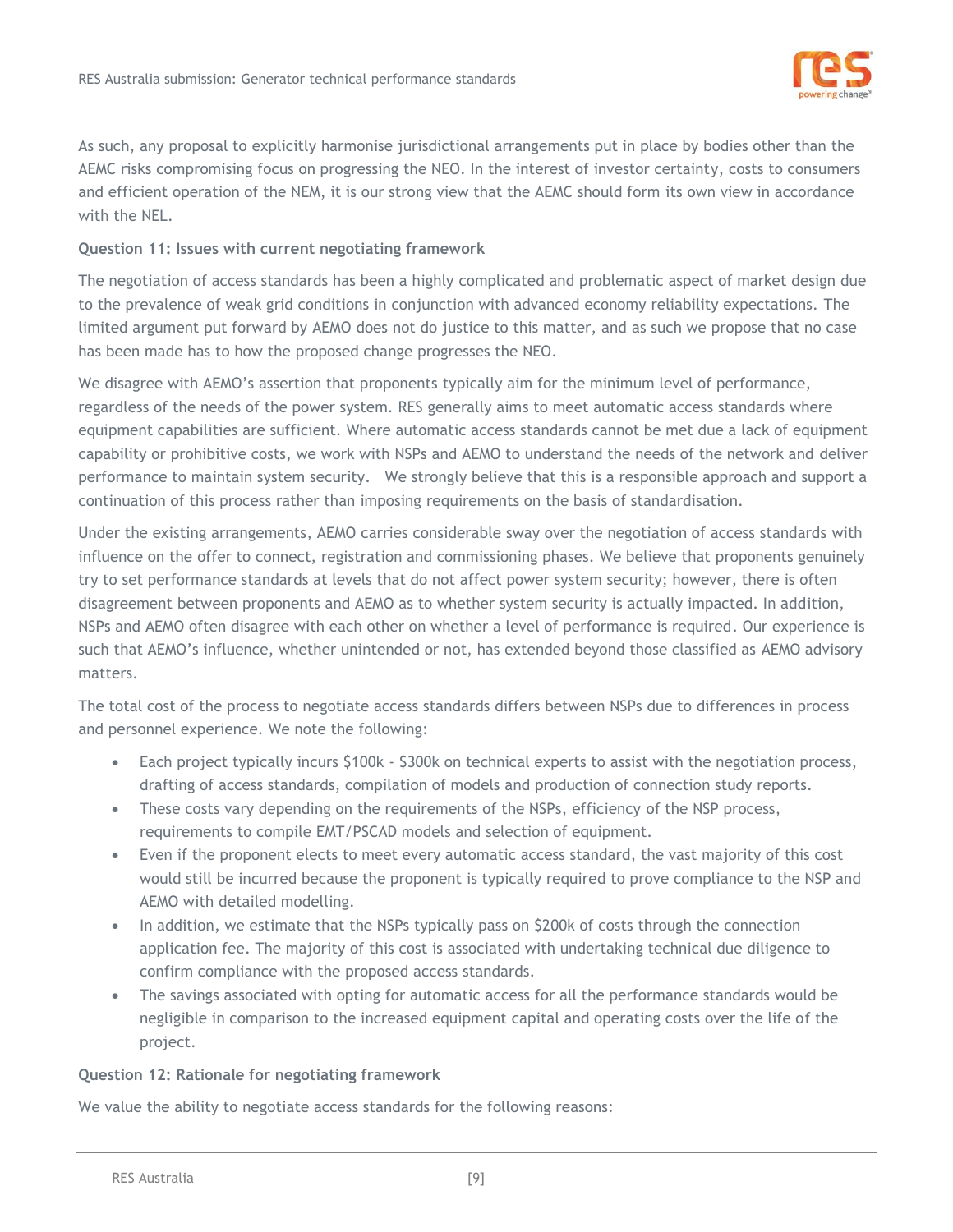

- The ability to negotiate reflects unique characteristics of technologies and prevents barriers to entry that would be imposed if the grid code was more rigid.
- It is often necessary to fine tune the performance of plant to meet the unique network requirements such as weak grid or bespoke protection arrangements. As such, it may be necessary to compromise performance across different aspects of the access standards in order to provide the best outcome for system security.

We propose that the negotiated framework should be driven by an efficiency objective of maintaining system security whilst minimising both generation and network costs. We note that this is project specific and blanket rules could not be applied.

Minimum access standards should be set to maximise the potential for use of different technologies whilst avoiding limitation of future development of the system. To the extent that addition performance is required to meet more onerous conditions at particular sites, it should be incumbent on the NSP/AEMO to clearly demonstrate the particular technical issue that needs to be addressed, so allowing the proponent to address this in a least cost manner.

# **Question 13: AEMO's proposed changes to the negotiating framework**

We do not support AEMO's proposal to change the negotiating framework so that the onus is on the applicant to prove that they cannot practicably meet an access standard. Practicality is too subjective because NSPs and AEMO may consider the installation of additional equipment to be practical, but the applicant may consider the associated costs to be excessive and detrimental to the viability of the project. As per our response to question 12, we support the existing regime whereby the NSP/AEMO clearly demonstrate the particular technical issue that needs to be addressed, so allowing the proponent to address this in a least cost manner.

#### **Question 15: Transitional arrangements**

AEMO have proposed that the amended rule applies to all connection applications where the performance standards have not been finalised by 11<sup>th</sup> August 2017, being the date that AEMO submitted the rule change request. We note that this transitional arrangement would create enormous issues for proponents in its implementation. There are a subset projects in the NEM that have executed connection agreements prior to the finalisation of performance standards. In these cases, the drafting of the performance standards have been agreed in principle; however, the official finalisation has been delayed in lieu of the technical due diligence on the generating system models by NSPs and AEMO. The retrospective application of a rule change to these projects would create the following critical issues:

- Procurement of long lead time items has already occurred, any changes to the generator performance standards could impact the critical path delivery of the project
- These projects have made binding commercial commitments in relation to offtake arrangements, financing and construction contracts
- If these regulatory changes impact the critical path and capital cost of projects that have already executed connection agreements, the risk weighted return expectations for investors will increase due to the associated perceived increase in risk level. Consequently, the cost of new entrant generation will increase.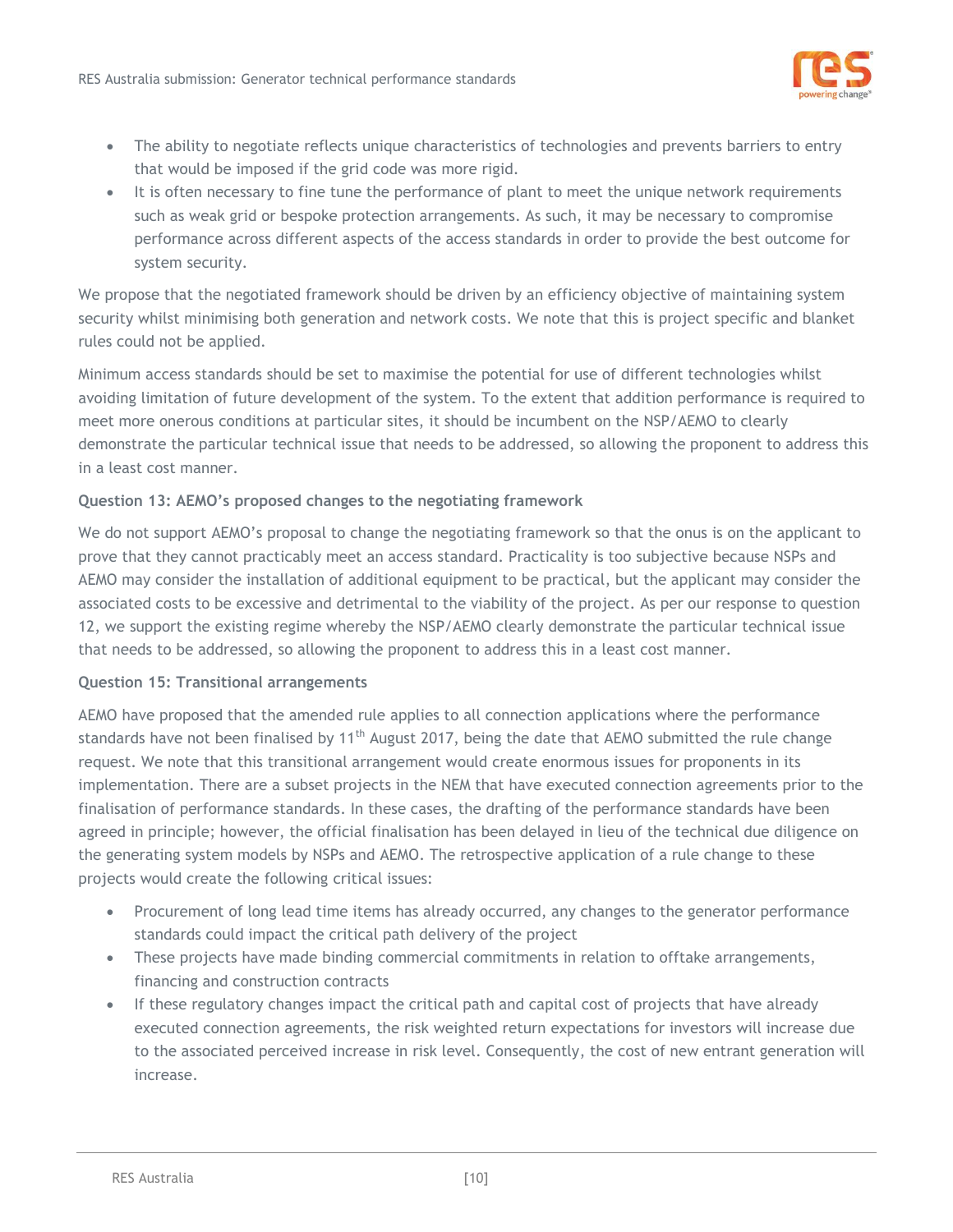

 Connection agreements would not have been entered into if the NSPs perceived a system security risk and as such we believe retroactive application of any updated rules is unlikely to meaningfully improve the NSP's negotiated outcome with the generator

As discussed in our response to question 11, proponents may have invested up to \$500k in the connection application process between application and offer to connect. If the amending rule were to apply to existing applications, we estimate that approximately \$100k - \$500k of re-work would be incurred for each project across the NEM. We note that NSPs and AEMO have existing obligations under the current rules to ensure that the connection of generators preserves system security.

# **Appendix 1: Indicative costs of providing reactive power**

Table 1 – indicative cost of providing reactive power capability on typical 100MW solar farm connecting at 132kV

| Lagging (export)<br>Reactive Power<br>Capability | Leading (import)<br>Reactive Power<br>Capability | Inverter capacity at<br>$0.9$ pu (MVA) | Incremental cost of<br>inverter upsizing<br>(see note 1) | Cost of providing<br>with capacitors<br>(see note 2) |
|--------------------------------------------------|--------------------------------------------------|----------------------------------------|----------------------------------------------------------|------------------------------------------------------|
| 20 Myar                                          | 20 Myar                                          | 100                                    | $\overline{0}$                                           | N/A                                                  |
| 0 Mvar                                           | 39.5 Mvar                                        | 102                                    | \$280k                                                   | \$660k                                               |
| 39.5 Mvar                                        | 39.5 Mvar                                        | 121                                    | \$2,940k                                                 | \$2,270k                                             |

Note 1 – Based on assumed cost of \$140k per MW installed for a MW class central inverter

Note 2 – Based on assumed cost of \$33k per MW installed for 33kV connected, 20MVAR+ capacitor

# Assumptions:

MW capacity  $P_{MW}=100$ ,  $P_{pu} = 1.0$ pu on 100 MVA

132/33kV transformer reactance, X<sub>GTX</sub>= 14% on 100 MVA

33kV/690V Inverter transformer reactance  $X_{ITX}$ = 6% on 100 MVA

Voltages close to 1.0pu throughout installation

Ignore cabling impedance

Inverter oversize estimate to meet AAS lagging power factor  $I_{OSLag}$ = 1.21

Inverter oversize estimate to meet AAS leading power factor  $I_{OSlead}$ = 1.02

Automatic access standard reactive power  $Q_{\text{AAS}}$ =39.5

# Calculations:

Reactive power losses within solar farm for AAS leading power factor

L<sub>Lead</sub>= (P<sub>pu</sub> x l<sub>OSLead</sub>)<sup>2</sup> x (X<sub>GTX</sub>+ X<sub>ITX</sub>) = 1.02 x 1.02 x (.14 + 0.06) = 20.8 Mvar

Reactive power losses within solar farm for AAS lagging power factor

 $L_{\text{Lag}}$ = (P<sub>pu</sub> x l<sub>0SLag</sub>)<sup>2</sup> x (X<sub>GTX</sub>+ X<sub>ITX</sub>) = 1.21 x 1.21 x (.14 + 0.06) = 29.3 Mvar